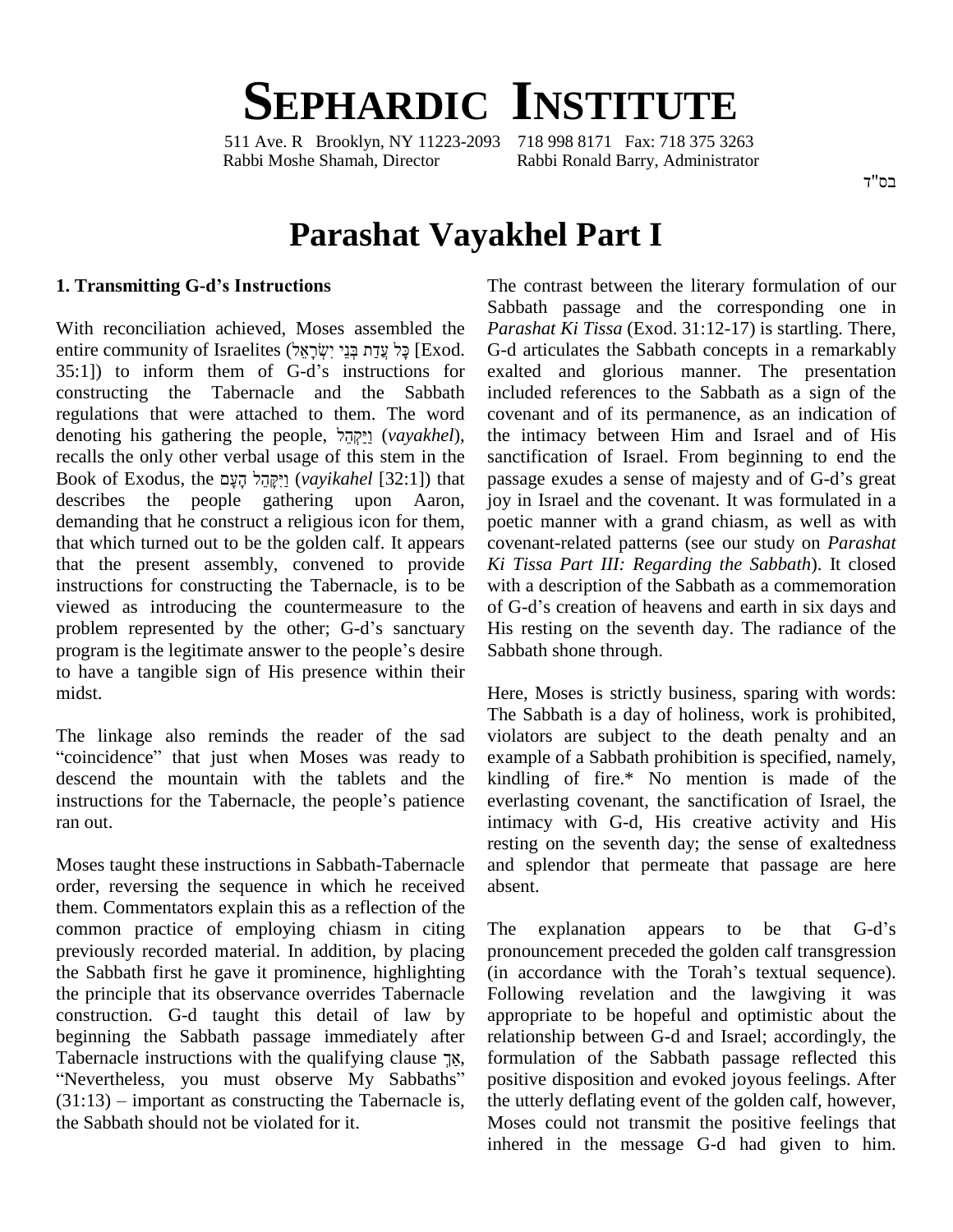Although the nation was spared and the covenant officially restored, these developments were in large Although the nation was spared and the covenant extendificially restored, these developments were in large conspart the result of G-d's compassion and patience as reco officially restored, these developments were in large constrant the result of G-d's compassion and patience as recognized as Moses' determined intercession and towering brought spiritual stature. The nation had not as yet proved itself worthy of complete forgiveness and Moses transformations that enriched man's life and enabled could not be confident of the outcome.

True, the people had expressed sadness at the labor consequences of their transgression. When they heard rue, the people had expressed sadness at the labor the negative stage of their transgression. When they heard at an intermediate stage of reconciliation – that G-d 2. Rep would not directly accompany them on their journey, they mourned and would not don their finery (33:4-6). They expressed respect for Moses by standing while he walked to the Tent of Meeting outside the camp of Moses' transmission of instructions or in the and demonstrated their commitment to G-d by bowing toward the cloud that descended upon it (vv. 8-9). However, those indications were not commensurate with the magnitude of the transgression.

In his inability to speak with jubilation and optimism Moses was apparently following G-d's lead. In the intermediate stage of reconciliation, G-d had informed Moses was apparently following G-d's lead. In the literar<br>intermediate stage of reconciliation, G-d had informed of the<br>Israel, "and now remove [or "leave off"] your finery the T from upon you and I will [later] know what to do with Israel, "and now remove [or "leave off"] your finery the T<br>from upon you and I will [later] know what to do with when<br>you" (v. 5). This appears to imply a lack of joy and confidence in them and deferment of His final In a<br>decision as to what to do with them. Until they would bene<br>prove themselves, G-d's original intentions attri decision as to what to do with them. Until they would concerning them were put on hold and His delight in them was necessarily suspended, awaiting more substantial evidence from them.

G-d's disposition toward Israel seems to have become more positive in the latter portion of chapter 33 and Howe<br>chapter 34. Nevertheless, Moses seems to have articul<br>remained unconvinced. We will soon see that Moses' manne chapter 34. Nevertheless, Moses seems to have articul<br>remained unconvinced. We will soon see that Moses' manne<br>subdued manner of transmitting G-d's Sabbath they instructions applied to all the Tabernacle instructions he transmitted until completion of the project, when Israel proved itself repentant.

After mentioning the prohibition of constructive labor (ʤʫʕʠʬʕʮʍ) on the Sabbath, Moses singles out the kindling of fire as a prohibited action on this day. In peshat*\*\**, some commentators suggested that the reason fire was specifically mentioned was because it was not itself part of the work of Tabernacle construction and might not have been deemed prohibited. Others take the opposite approach. Fire was selected because it was so extensively required in all aspects of Tabernacle construction. Moreover, the ancient world had recognized fire as the most potent of forces that man brought under his control. It was employed to bring<br>about many valuable physical and chemical<br>transformations that enriched man's life and enabled about many valuable physical and chemical the technological advance of civilization. Thus, fire served as the fundamental symbol of the productive labor that was prohibited on the Sabbath .\*\*\*

### **2. Repetitions and Variances**

G-d's instructions for Tabernacle construction are, for the most part, repeated in detail either in the account G-d's instructions for Tabernacle construction are, for<br>the most part, repeated in detail either in the account<br>of Moses' transmission of instructions or in the narration of their fulfillment. This is not surprising. Such repetition was a popular literary style in ancient<br>Near Eastern societies. Indeed, in several cases, when<br>reporting of a temple's construction, the instructional Near Eastern societies. Indeed, in several cases, when details were repeated verbatim in the description of the fulfillment. The Torah may have employed the literary style of the times, consistent with its adoption of the contemporary outward form in many aspects of the Tabernacle enterprise itself, with modifications when necessary.

In any event, the repetitions do provide significant benefits. They transmit a sense of the importance attributed to the project and to each facet thereof, and emphasize the meticulous attention that is to be devoted to each detail. They signal love for the project and joy in relishing each particular. A sense of affection and devotion is nurtured in the audience.<br>However, variations do exist between G-d's

articulation of instructions on the one hand, and the manner in which Moses presented them and/or how they were recorded in the fulfillment on the other hand. We will address some of the more obvious and prominent ones.

G-d's instructions for construction began with the furnishings that would be placed in the Holy of Holies, starting with the ark, followed by the other furnishings. Then came instructions for the tent. Moses, however, addressed the tent before the furnishings. This is not a case of a standard chiasm since in G-d's formulation there are other construction instructions after the tent. It seems probable that this variation reflects a difference in perspective. G-d is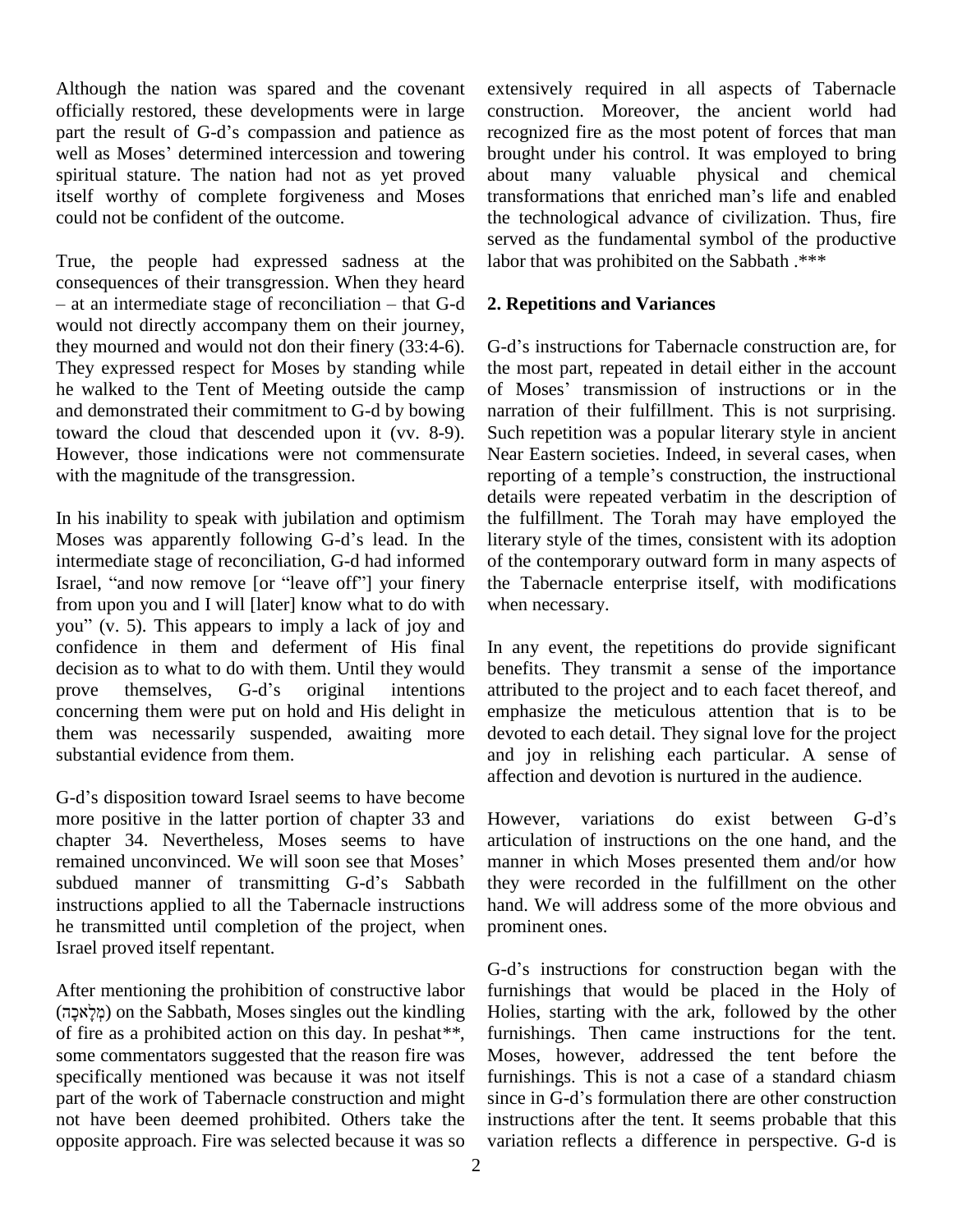concerned with the meaning and goals of the Tabernacle, first and foremost its linkage with the covenant. Accordingly, He presented the instructions from an ideological point of view; He began with the of required materials, He declared the Tabernacle's holiest items, specifically the ark, the repository of the tablets that represented the covenant, followed by the other articles in the Holy of Holies. It is they that more particularly symbolize the sublime objectives of the Tabernacle enterprise. Moses, on the other hand, had to be concerned with the practical matter of concl<br>construction. From that vantage point, the usual furnis<br>practice is to first erect the "home" into which the of pu construction. From that vantage point, the usual furnishings would be placed.

In informing Israel of the particular items to be constructed, Moses omitted the cherubim. Following In informing Israel of the particular items to be shower structed, Moses omitted the cherubim. Following the sequence of G-d's instructions for accoutrements, these should have been mentioned after the ark and linking the<br>the ark covering (35:12). In the construction phase, Decalogue<br>Bezalel – the chief artisan – did fashion the cherubim that G-d the ark covering (35:12). In the construction phase, and did so in the appropriate order, after the ark and relatio<br>the ark covering (37:7-9) and precisely in accordance<br>with G-d's instructions to Moses. Obviously, Moses In tea the ark covering (37:7-9) and precisely in accordance informed Bezalel of this requirement and its details but chose not to mention it to the public at large.

The explanation may be that after Israel's debacle with the golden calf, Moses thought it best not to Surprisingly, the goal of Hashem's abiding in the bring up the matter of a three-dimensional likeness of created creatures that were to serve as a pedestal for the Deity or for His throne. Many Israelites might have become confused, given that the cherubim have some similarity in purpose to the golden calf, in that the calf was also probably, at least in the first phase, designed to be a pedestal for the Deity (see our study beginning of Moses' talk to the people, in calling *The Golden Calf*).

Of course the fact that the cherubim were prescribed by G-d makes all the difference. And He instructed states that the craftsmen "shall do all that Hashem that they should be in the Holy of Holies, emerging commanded"  $(35:10)$ . from the *kaporet* that is upon the ark, thus possessing unique, covenantal symbolism. In this manner their meaning could not ultimately be misconstrued. But Moses may have feared that some people may not readily appreciate these distinctions and thus decided to omit public recitation of their instructions.

G-d's instructions are replete with assertions of the lofty purposes of the Tabernacle as well as of some of its furnishings and priestly vestments. These expressions exuded warmth and positive feeling and manifested confidence in the people completing the project properly. Specifically, upon concluding the list manifested confidence in the people completing the<br>project properly. Specifically, upon concluding the list<br>of required materials, He declared the Tabernacle's purpose to be that He will abide in the midst of the nation (25:8). With the instructions for the ark He stated that He would meet with Moses and speak to him above the ark covering, imparting to him that which He wished to instruct Israel (v. 22). Toward the conclusion of the instructional section of major furnishings, He articulated a comprehensive statement conclusion of the instructional section of major<br>furnishings, He articulated a comprehensive statement<br>of purpose: He will meet with Israel's leaders in the Tent of Meeting, sanctify it, dwell amidst the people of purpose: He will meet with Israel's leaders in the<br>Tent of Meeting, sanctify it, dwell amidst the people<br>and be their G-d. He closed with the verse: "And they shall know that I am Hashem their G-d who brought them forth from the land of Egypt to abide in their midst, I am Hashem their G-d" (29:42b-46), thus linking the Tabernacle with the opening of the Decalogue and the covenant. These expressions imply that G-d was looking forward to the closer relationship with Israel and expected it to come about.

In teaching Hashem's instructions, however, Moses did not cite a single one of the exalted objectives or indications of confidence in the people completing the project properly. Neither does the narration of the construction of furnishings mention any of them. project properly. Neither does the narration of the<br>construction of furnishings mention any of them.<br>Surprisingly, the goal of Hashem's abiding in the Tabernacle is not attested even once in these subsections! It only appears again in the several last verses of Exodus that follow completion of the Tabernacle, in the context of it having become a successful reality, indicating that the Israelites had<br>made sincere repentance. Remarkably, at the<br>beginning of Moses' talk to the people, in calling made sincere repentance. Remarkably, at the upon them to donate the necessary materials, he does not even explicitly state that the purpose of the materials is for constructing a sanctuary; he merely not even explicitly state that the purpose of the<br>materials is for constructing a sanctuary; he merely<br>states that the craftsmen "shall do all that Hashem materials is for construct<br>states that the craftsmen<br>commanded" (35:10).

Of course, the people knew what the construction project to which they were donating material was about. It is even probable that they expected a sanctuary to be erected as an embodiment of the covenantal relationship recently established with G-d, especially after they had received the tablets. It was the well-established practice of other nations in the region to have a sanctuary. In any event, they surely garnered information concerning construction of the